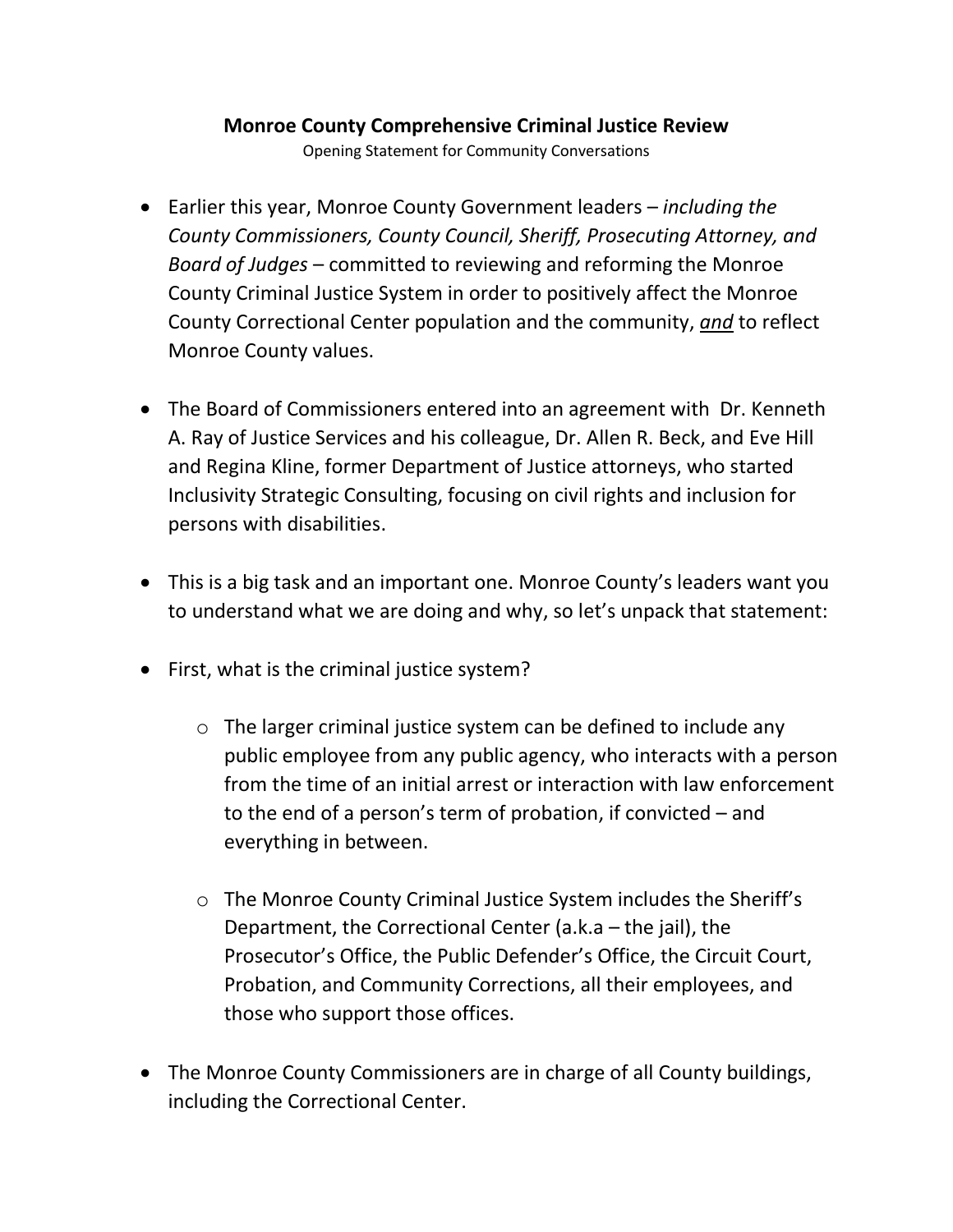- The Correctional Center is an aging facility (built in the 1980's). It was originally built to house 128 people. Renovations have increased the maximum capacity, so that there are now 284 permanent beds. The population, or number of people in the Center, often exceeds the number of permanent beds.
- No Monroe County leader wants to spend taxpayer dollars to, simply, build a bigger jail with more cell space to house more people.
- Monroe County leaders DO want to give meaning to and emphasize the word CORRECTION in the name CORRECTIONAL Center, because human lives are at stake. Those lives include not only the people in the Correctional Center, but also their families, friends, co-workers and neighbors.
- The criminal justice system affects not just the lives mentioned above, but affects anyone who lives, works or visits Monroe County. The criminal justice system, truly, affects the quality of life in Monroe County, and how well it works really matters.
- With that in mind, Monroe County leaders intend to look at everything we do related to criminal justice, to identify strengths and gaps in our services. Essentially, Monroe County is going to take a good, long look at our criminal justice system to identify what we are doing well and on what we can improve.
- We want your input, because we want to reflect Monroe County values.
- We believe Monroe County values people.
- We believe Monroe County strives to be a progressive community where compassion, collaboration, and efficient use of taxpayer resources leads a stronger community.